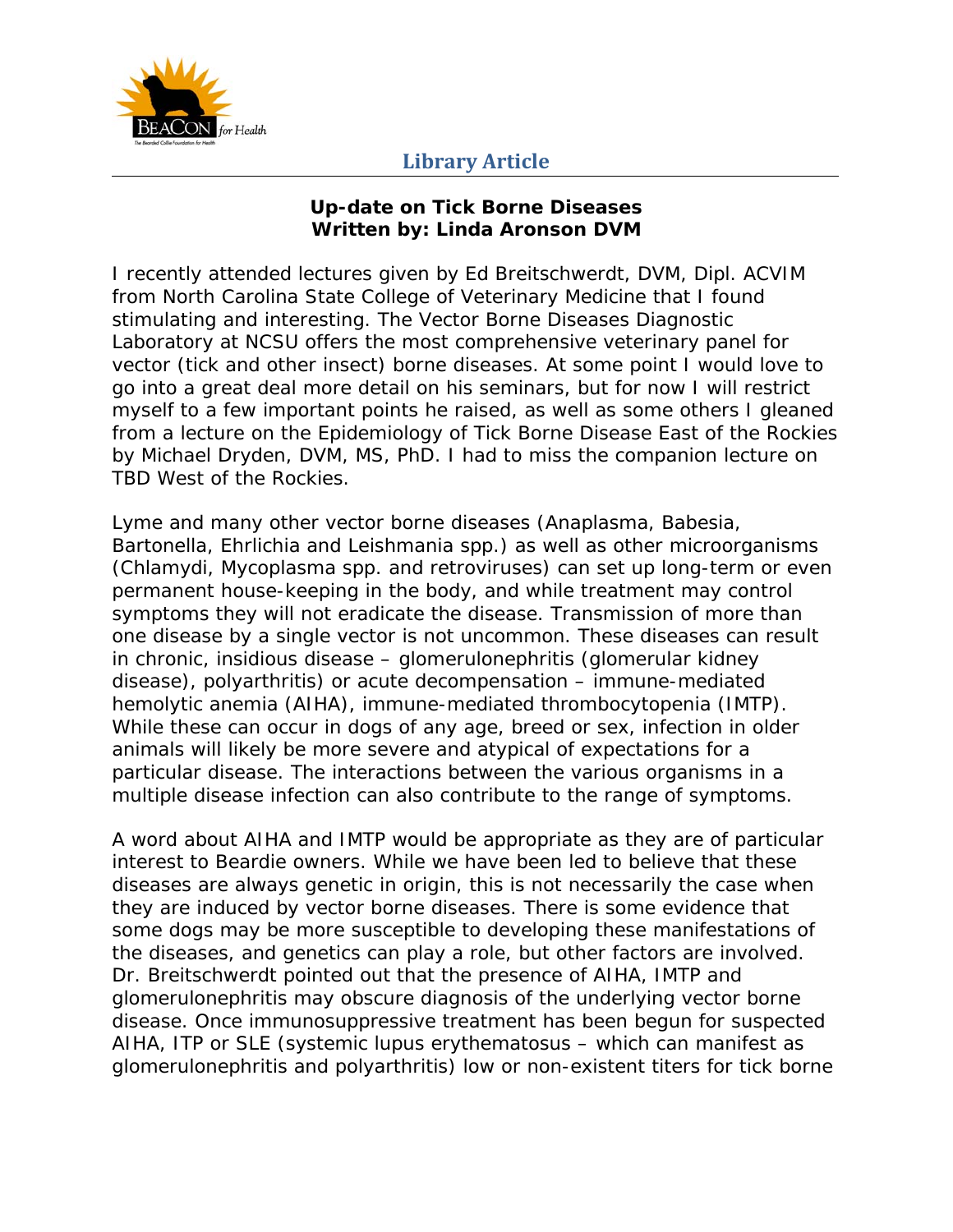

## **Library Article**

disease may sky rocket. It is always advisable to retest for tick borne diseases after starting treatment, lest the underlying cause be missed.

The reason these diseases make us and our dogs sick is that we are nonreservoir hosts. Parasitic diseases will not survive if they kill their host species, and so have evolved in conjunction with reservoir hosts – insects, mammals etc – in which they do not cause disease. Only when they end up in the wrong place is disease created. It has recently been shown that *Ehrlichia* and *Anaplasma* species can inhibit white cell apoptosis (natural cell death) and so prolong the life span of the cells they inhabit. Chronic infection can not only complicate diagnosis of these illnesses, it can also influence and complicate other illnesses that a patient experiences over time – whether they are degenerative, immune-mediated, allergic or neoplastic. As the incidence of these illnesses increases with age, so will the severity of bizarre presentations from vector borne and other persistent infections. These organisms could also influence the body's response to normal bacteria that colonize the skin, gastrointestinal system or urinary tract.

It has been demonstrated that many animals are co-infected with Lyme disease and *Anaplasma phagocytophilum*. Dogs with both organisms are far more likely to become severely ill than those infected with only one of the two. The same is true of other co-infections. Toxicity, nutrition and genetics as well as the burden of multi-organism infection are all factors in determining whether or not a dog will develop immunity to the disease organisms or become sick. Antibody titers cannot determine whether a dog becomes sick or not, they only tell us that the dog has been exposed to the disease.

Many people believe that ticks jump onto passing dogs from trees and tall bushes, but most ticks are found on plants under 18" in height. There they wait upside down for a carbon dioxide secreting organism to pass and drop off onto it. Most ticks will therefore be found on the front end of the dog, which is the part they are most likely to encounter. People have reported ticks persisting well into the winter this year, and they can be expected to be active if there is no snow cover whenever temperatures rise over 35 oF. Further disturbing news is that the Lone Star Tick, which as its name implies used to be primarily resident in Texas is now found in virtually all states east of Texas up to and throughout New England. The distribution of other tick species is also expanding. Different ticks serve as hosts for different diseases, and we need to improve our ability to identify the different tick